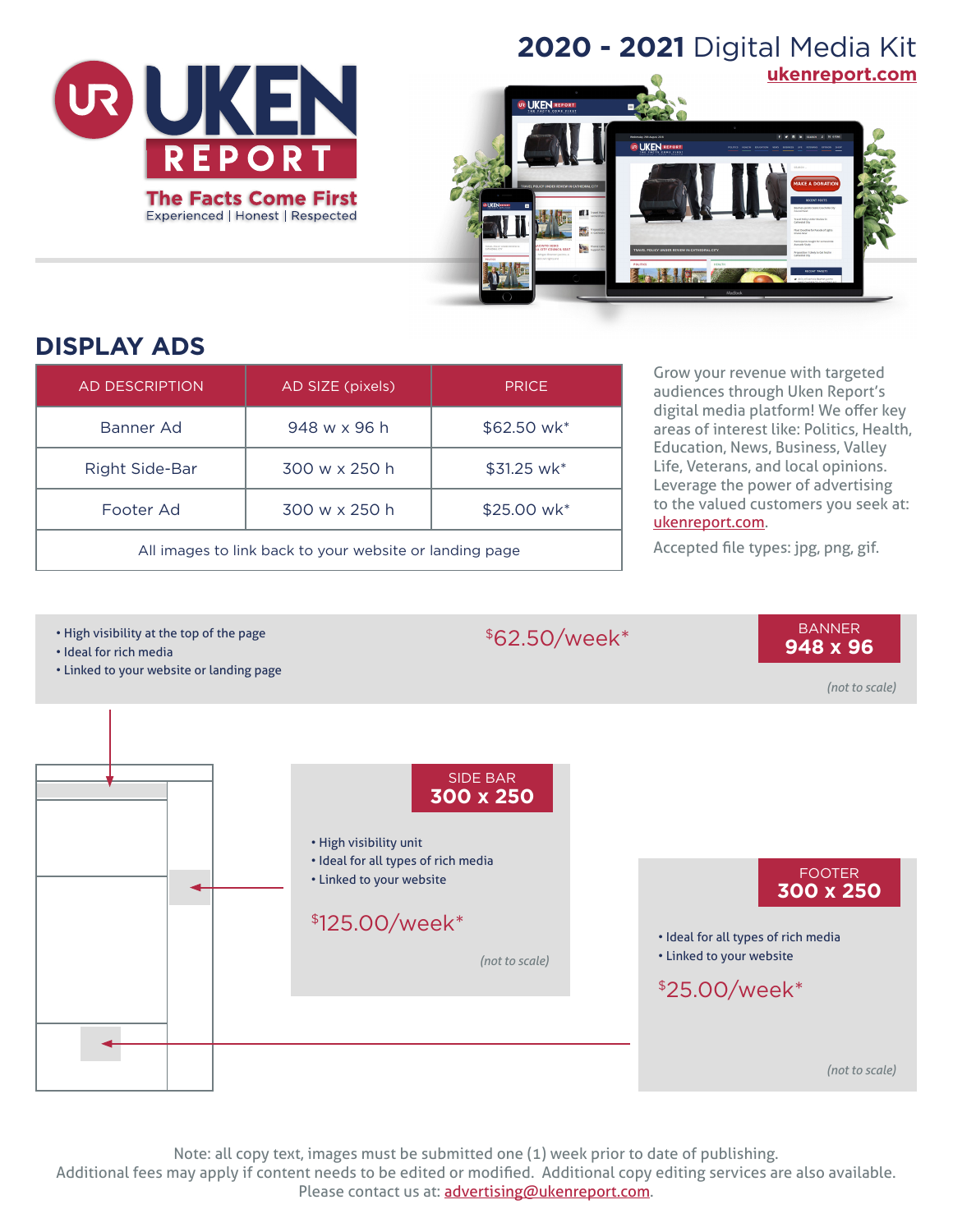

### **SPONSORED CONTENT AD**

| AD DESCRIPTION | AD SIZE (pixels) | <b>PRICE</b>               |
|----------------|------------------|----------------------------|
| Hero Ad        | 800 w x 568 h    | Starting at<br>\$25.00 wk* |

Full-page sponsored article up to 2500 words that appears as an article describing your business with ability to ad video links, image links or other advertising for landing page(s). Accepted copy files: .doc, .txt (preferred).

Choose from the following **CATEGORY SECTIONS**:

#### [Politics](https://ukenreport.com/category/politics/) | [Health](https://ukenreport.com/category/health/) | [Education](https://ukenreport.com/category/education/) | [News](https://ukenreport.com/category/news/) | [Business](https://ukenreport.com/category/business/) | [Valley Life |](https://ukenreport.com/category/valley-life/) [Veterans](https://ukenreport.com/category/veterans/) | [Opinion](https://ukenreport.com/category/opinion/)

All image artwork must be submitted according to specification or if you wish you may have us create the ad for an additional fee. Accepted file types: jpg, png, gif.





Note: all copy text, images must be submitted one (1) week prior to date of publishing. Additional fees may apply if content needs to be edited or modified. Additional copy editing services are also available. Please contact us at: [advertising@ukenreport.com](mailto:advertising%40ukenreport.com?subject=)..